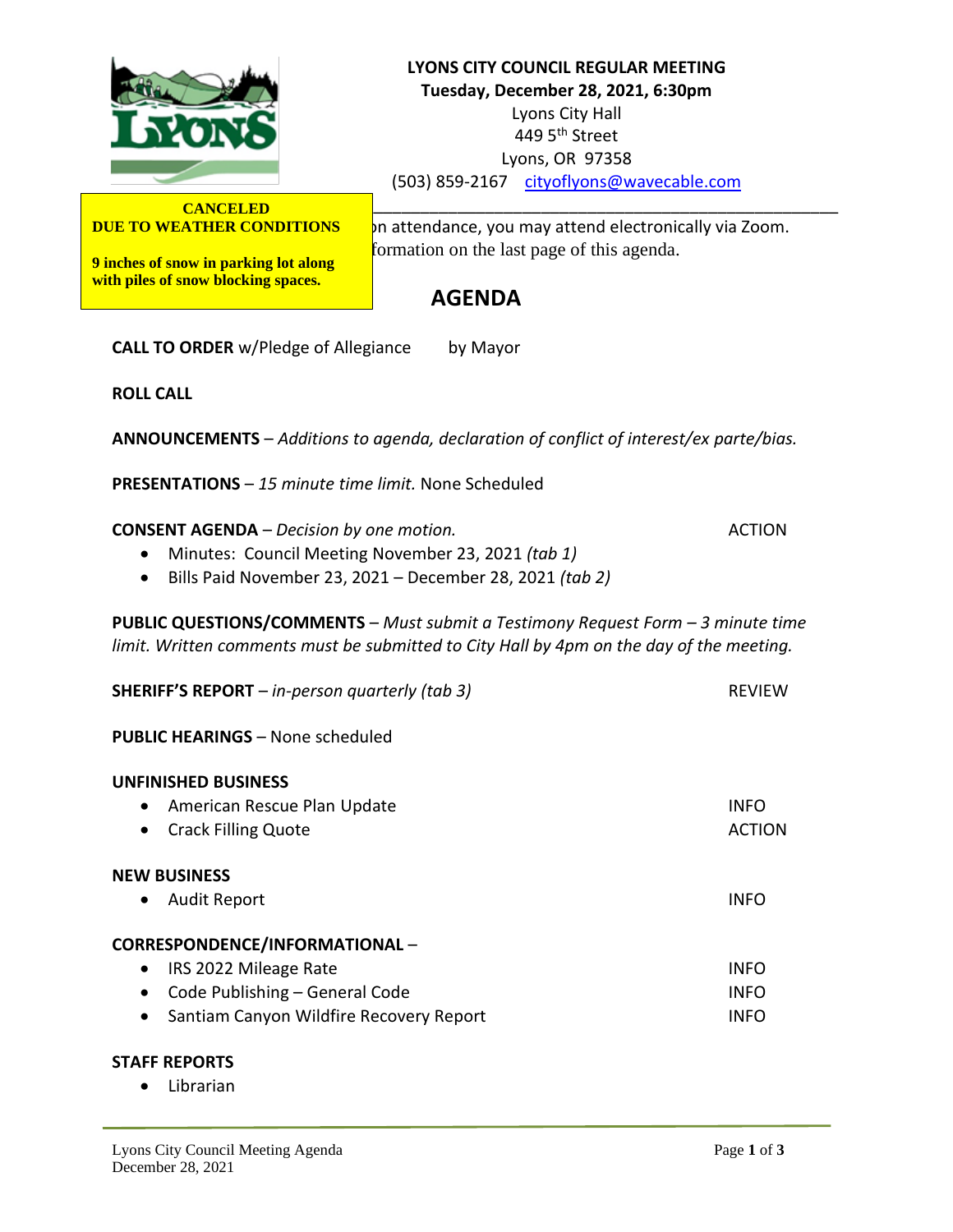- City Manager
- Planning Commission
- Financial *(tab 17*)
- Bank Account *(tab 18)*

#### **MAYOR/COUNCIL COMMISSIONER REPORTS**

- Cemetery Lloyd Valentine
- Transportation, Parks & Rec. Troy Donohue
- Police, Safety Diane Hyde
- Library Jessica Ritchie
- Building Improvements Mike Wagner

#### **EXECUTIVE SESSION** – None scheduled

Closed to Public - *The City Council may adjourn to executive session under the provisions of ORS 192.660. Under the provisions of the OR Public Meetings Law, the proceedings of an executive session are not for publication or broadcast.*

**REQUESTS** – Councilor Requests/Future Agenda Items/Announcements

**NEXT MEETING** – January 25, 2022 @6:30pm Regular Council Meeting - Lyons City Hall / Zoom

**ADJOURN** *(time)*

## **\*This Agenda is subject to change.**

City Hall is accessible to persons with disabilities. If you need special accommodations, please call City Hall at **(503)859-2167.**